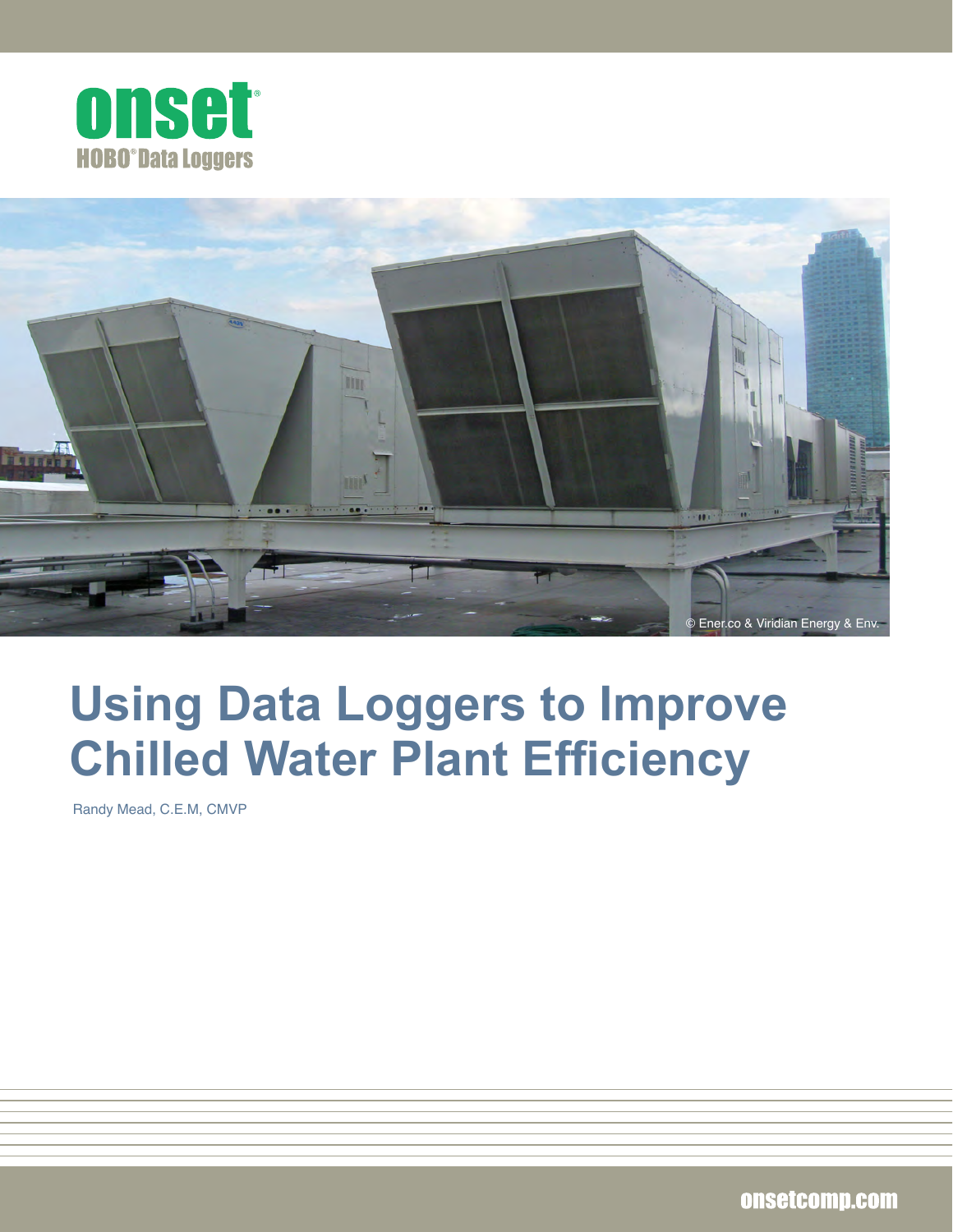## **Introduction**

Chilled water plant efficiency refers to the total electrical energy it takes to produce and distribute a ton (12,000 BTU) of cooling. System design, water quality, maintenance routines, cooling tower design, and cooling coil load all affect chiller water plant efficiency and the expense of operating the system.

The focus of this guide is on using data to evaluate the potential positive impacts of controlling chilled water coil differential temperature (ΔT) on overall chilled water plant efficiency.

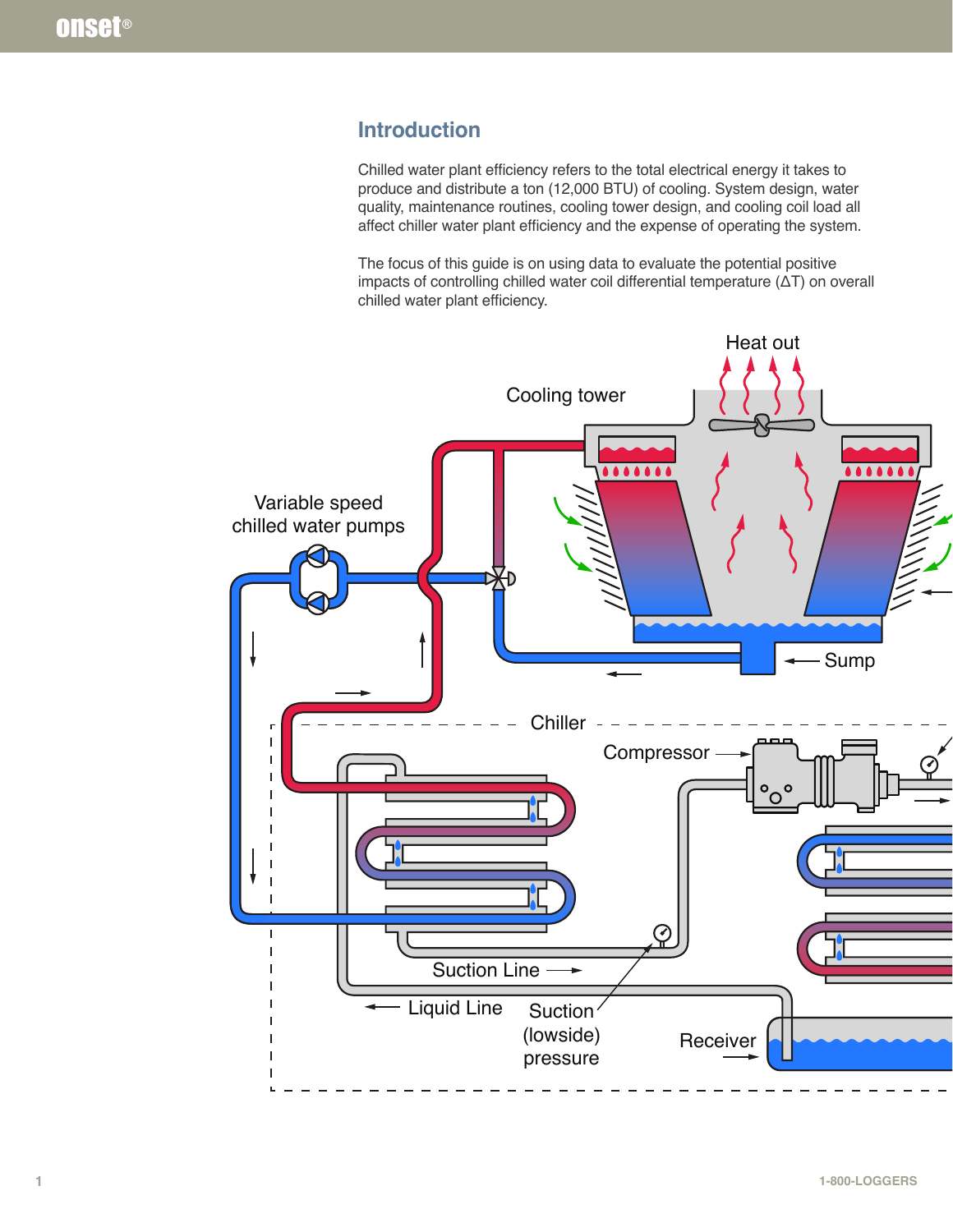

## **Chilled water system basics**

Chilled water pumps circulate chilled water from the chiller to air-handler cooling coils in order to transfer heat from the air stream to water. This water then returns to the evaporator side of the chiller where the heat is passed from the water to a liquid refrigerant. The refrigerant leaves the evaporator as a cold vapor and enters the compressor where it is compressed into a hot vapor. Upon leaving the compressor, the vapor enters the condenser side of the chiller where heat is transferred from the refrigerant to the water side of the condenser where it is circulated to a cooling tower for the last stage of heat rejection via evaporation in the cooling tower.

Louvers

Head (highside)

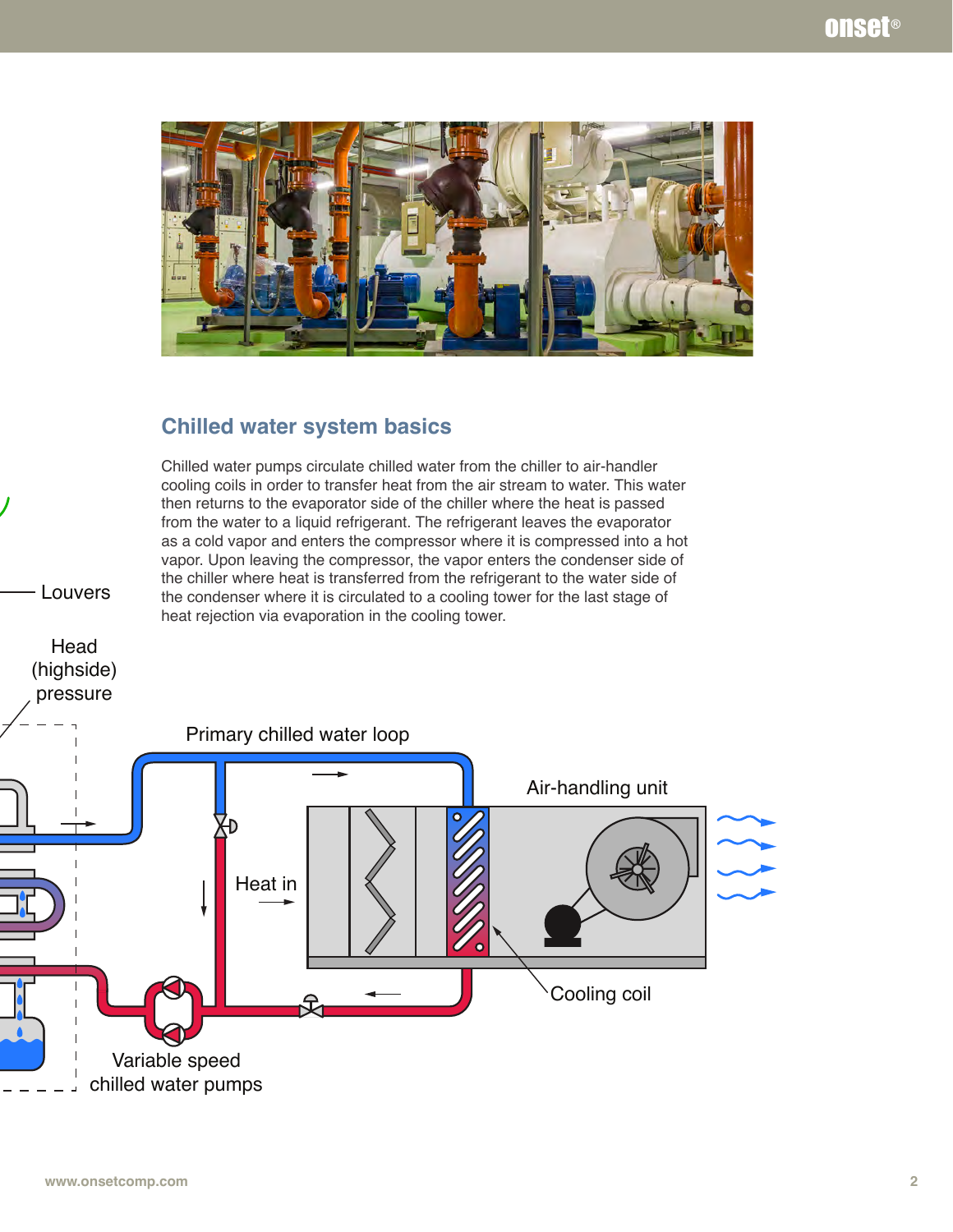**An important but often overlooked metric of chilled water plant performance is chilled water differential temperature or Delta T, often shown as ΔT.**

# **Using effective metrics to interpret system efficiency**

In many cases, chilled water plants are operated entirely to maintain comfort, and effective metrics to assess performance are not deployed. This is despite the fact that the data is often available through the Building Management System, through the use of temporary data loggers, or both. The most common metric of overall system performance is kilowatts per ton of cooling or kW/ton. This would include the power demand of all system components including the chiller(s), chilled water pumps, condenser water pumps, cooling tower fans, sump heaters, filter pumps, etc. Below is a chart showing a comparative range of plant performances.



An important but often overlooked metric of chilled water plant performance is chilled water differential temperature or Delta T, often shown as ΔT. Chilled water plants operate more efficiently when there is a higher differential temperature across the chilled water coils and the system. Coils are often design for 10°, 12°, and sometimes as high as 15°F ΔT.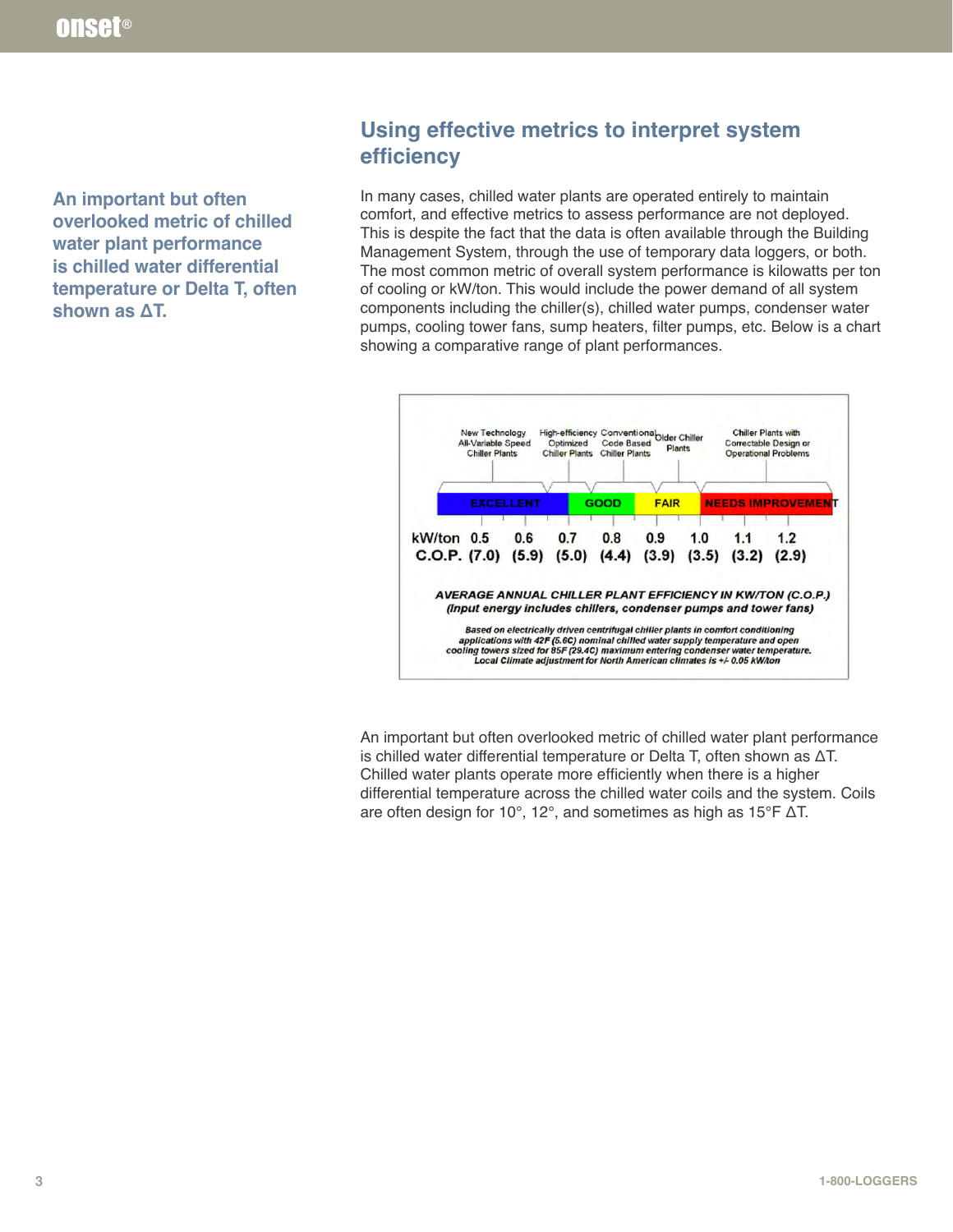# **Negative effects of low differential temperature**

When the Delta T in the chilled water system is lower than design, circulating pump energy expense increases and an increase in chiller energy expense can occur. Low system ΔT can also actually lead to the inability to meet the cooling demand. There can be several reasons for low ΔT in chilled water systems and a good place to focus attention is on the chilled water coils which are the loads that drive the system.

Very often, three-way control valves are found on chilled water coils. When a three-way valve is modulated to anything less than 100% coil position, chilled water supply is bypassing straight to the return and lowering system ΔT.

Over-sized cooling coil control valves are sometimes a problem in chilled water systems. Control valves are manufactured in a range of sizes and flow coefficients. Frequently the desired flow coefficient falls in between valve offerings from the manufacturers. When this is the case, multiple valves can be combined to achieve the desired range ability; however designers often choose a valve that is a little on the larger side "just to be safe," resulting in an oversized control valve with poor control. When valves are oversized, a small amount of valve opening produces a large amount of flow and reduces ΔT across the coil and returns water that is too cold to the system.

Cooling coil selection is another problem that can go unnoticed. Cooling coils should be sized for the same or greater ΔT as the overall plant design ΔT but sometimes are not.

## **Analyzing chilled water load performance**

The best way to determine chiller plant and chilled water coil  $\Delta T$  is to gather and analyze data. This data is often available at the plant level, but is frequently not available at the individual coil level. A great way to collect this missing data is by the use of temporarily deployable data loggers such as Onset HOBO® data loggers. The case study on pages 5-6 describes a real-world deployment and analysis of collected data.

**When the Delta T in the chilled water system is lower than design, circulating pump energy expense increases and an increase in chiller energy expense can occur.**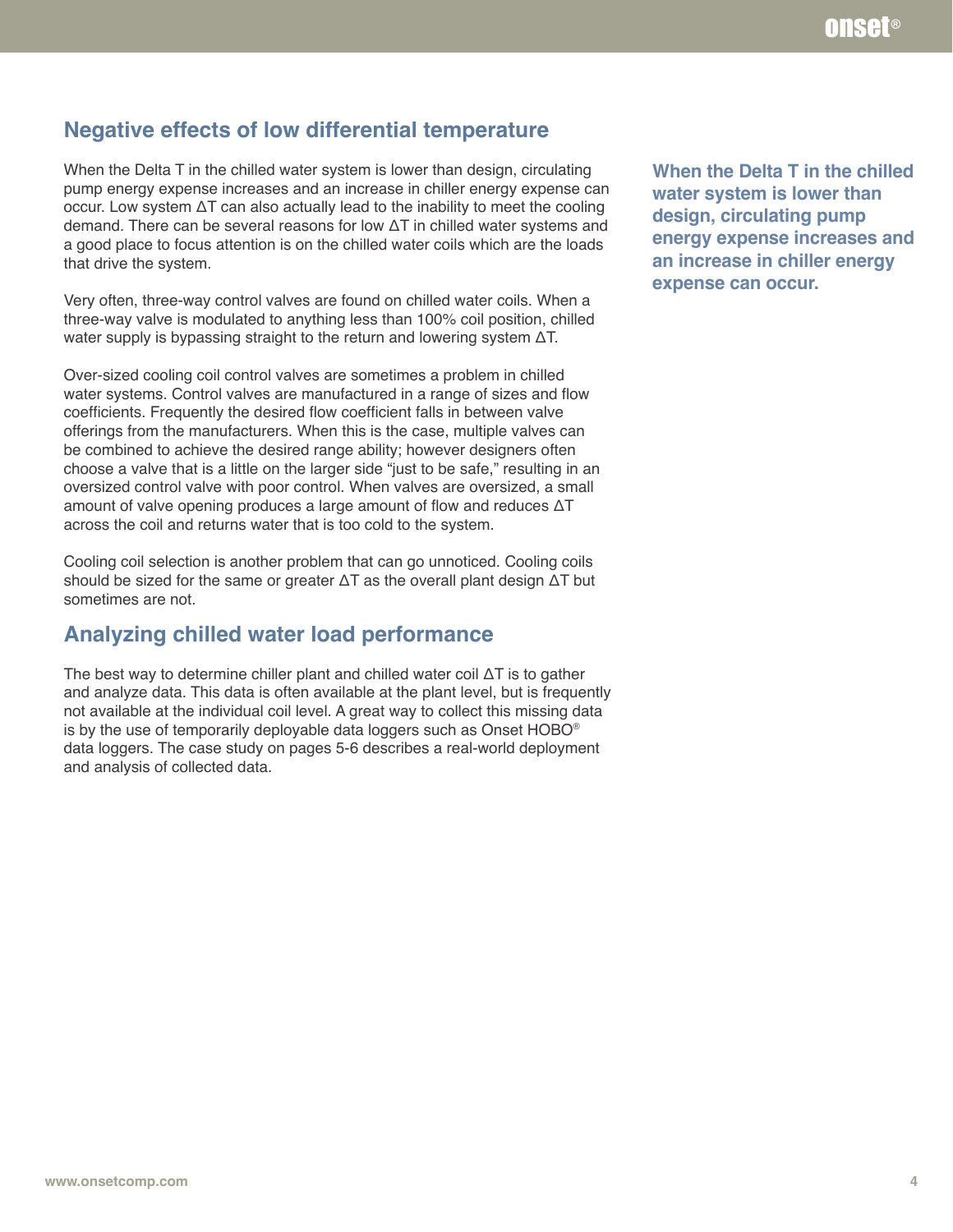

HOBO U12 four-channel data logger

## **Case study**

Control Technologies performed a study of three air handling unit cooling coils to determine the opportunity to produce energy savings by improving the  $\Delta T$ across the cooling coils. Data was collected using a combination of data from the Building Automation System (BAS) and HOBO U12 four-channel data loggers with TMC20-HD remote temperature sensors with 20-foot cables attached. Sensors were placed on the supply and return sides of the coils and set to collect samples at one-minute intervals for a period of 15 days. On one AHU, there were temperature sensor wells available for use and the sensors were placed in these wells. On the other two AHUs, no wells were available, so the sensors were strapped to the chilled water supply and return copper headers and insulated to get the best reading possible. Data was gathered from the BAS on the supply air temperature, supply air setpoint, and control valve position, also on a one-minute basis.

Once collected, the data can be analyzed using a number of software tools. The easiest and quickest way is to use HOBOware® graphing and analysis software, which is designed for use with the data loggers. Once offloaded, the data can be plotted as shown below.



From the chart, it can be seen that throughout the period, the  $\Delta T$  never approached a typical design condition. This is an indication that more water is being pumped through the chilled water coil than is necessary or beneficial.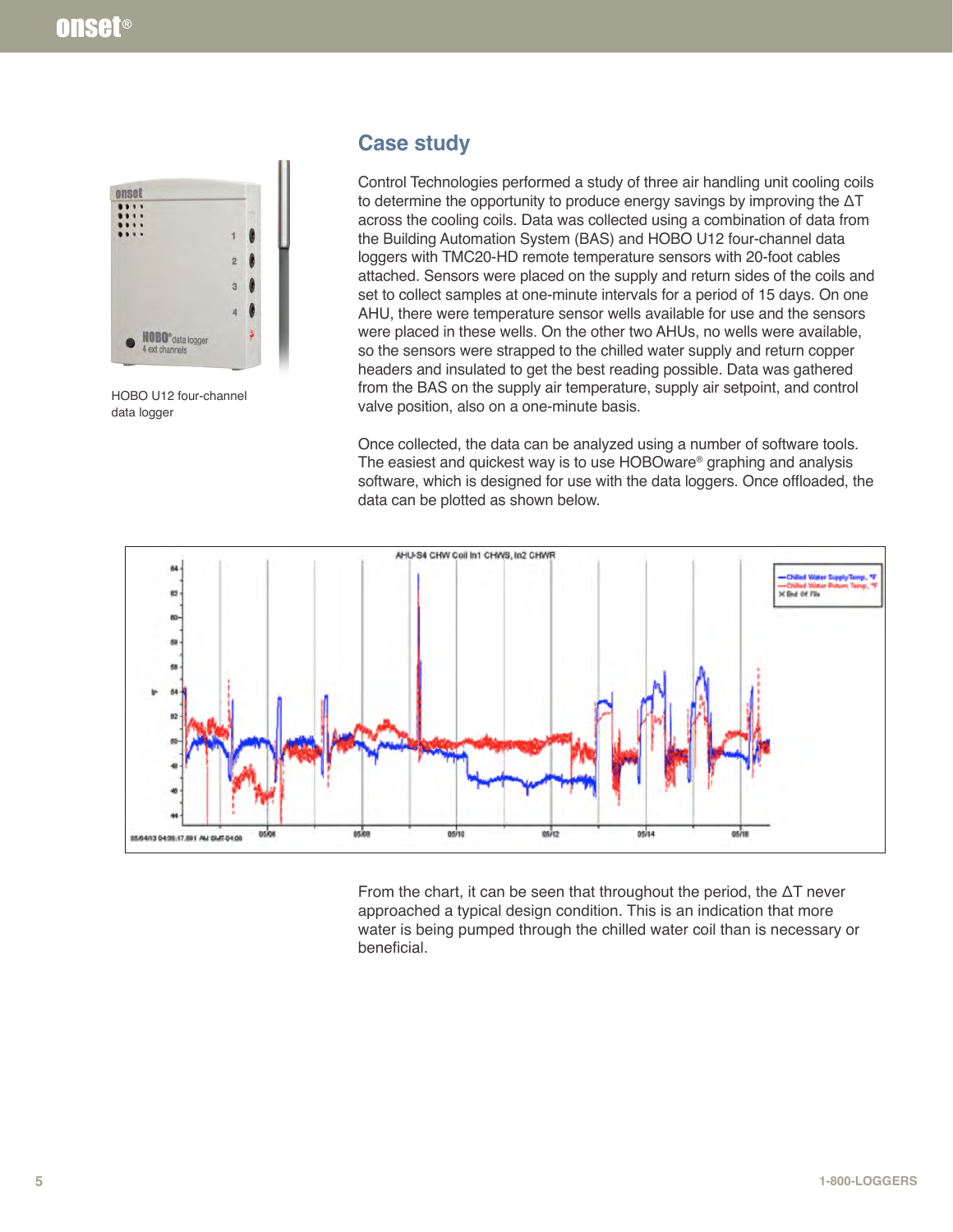| Equipment                         |    | <b>Bakes</b>          |          |     |       |      |           |     |                |            |      |                |                                                           |     |       |             |
|-----------------------------------|----|-----------------------|----------|-----|-------|------|-----------|-----|----------------|------------|------|----------------|-----------------------------------------------------------|-----|-------|-------------|
| () abuPenthour<br>15 spats        | о. | ta Chilled Water Test | 161.5hr  |     |       |      | Ш         | 88  | <u>an is n</u> |            | .    | - 11           |                                                           |     |       |             |
|                                   |    |                       |          | 2rd |       |      |           | 70  | <b>ROLL</b>    |            |      |                |                                                           |     | 1401  |             |
| <sup>(2)</sup> ahu54<br>15 sparks | o  | Med Water Test        | 305.45hr |     |       | - 11 |           |     |                |            |      |                | <b>The company's company's and the company's programs</b> |     |       |             |
|                                   |    |                       |          | bd  | only. | Std. | 65%       | 70h | <b>BES</b>     | <b>SES</b> |      |                | 3,25%                                                     | ERS | 1.0th | saw         |
| (i) abu521<br>15 aparks           | ۰  | Med Water Test        |          |     |       |      | m II<br>п |     |                | Ψ          | - 88 | $\frac{1}{10}$ |                                                           |     |       |             |
|                                   |    |                       |          | 24  | 40c   |      | 631       | 70  | $-$            |            | 18%  |                | <b>ESS</b>                                                |     |       | <b>both</b> |

The results of the study indicate that during the approximately 15-day period, hundreds of hours existed where the supply air setpoint was satisfied but the ΔT was lower than design. This means more pumping energy was used than needed and that the chilled water plant ΔT was lower than optimal, which in turn meant that chilled water plant efficiency could be improved in this situation.

The following chart combines the HOBO and BAS data and creates a visual representation of all of the variables, including pump speed.

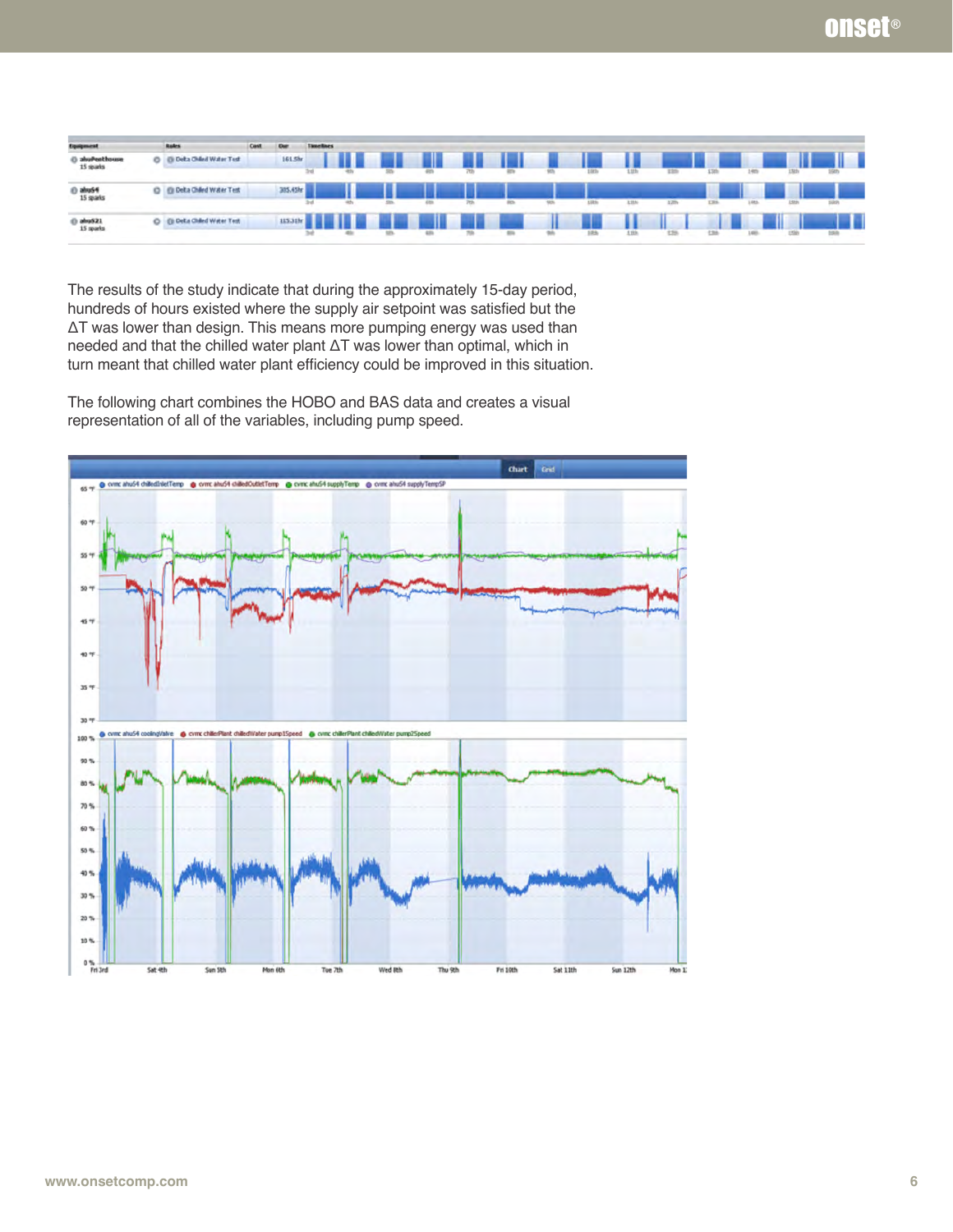## **Energy saving potential of managing load-side differential temperature**

Improving the ΔT across the cooling coils helps to save energy. If data logging shows that the opportunity exists, this can be accomplished by the addition of chilled water supply and return temperature sensors, and implementing a limiting control loop in the BAS. The loop works by monitoring the coil ΔT and limiting the signal to the cooling control valve to maintain the ΔT setpoint. When the flow is reduced through the coils to maintain the appropriate design ΔT, the differential pressure sensor in the system sees the increased Delta P and slows the pump to maintain its pressure setpoint, thereby reducing the amount of electricity consumed by the pumps. As the overall chilled water system ΔT increases, the chiller efficiency will also increase, saving additional energy and reducing the cost of operating the chiller.

## **Implementing a solution**

Improving chilled water coil ΔT can be done by implementing a second proportional-integral-derivative (PID) loop that gets its sensor data from sensors installed on the chilled water supply and return lines of the individual coil. The supply air sensor and control loop remain the primary control; however, if the coil ΔT drops to a point where it is not beneficial, this second control loop serves to limit the chilled water coil control valve position to keep the coil ΔT at or above the coil's design criteria.

# **Conclusions & summary**

Chilled water system performance and chilled water coil differential temperature is often overlooked in plant operations. By measuring and monitoring chilled water coil ΔT, flow rates can be reduced while still maintaining the discharge air temperature needed to satisfy the cooling and dehumidification demands in the space. Improving ΔT performance at the loads also has the effect of improving overall chilled water system ΔT, which helps to improve chiller efficiency. Using portable data loggers to gather data either for stand-alone use or to marry up with building automation systems helps assess the opportunity for saving energy. Once the data is gathered and analyzed, a strategy to improve chilled water coil ΔT can be implemented if required.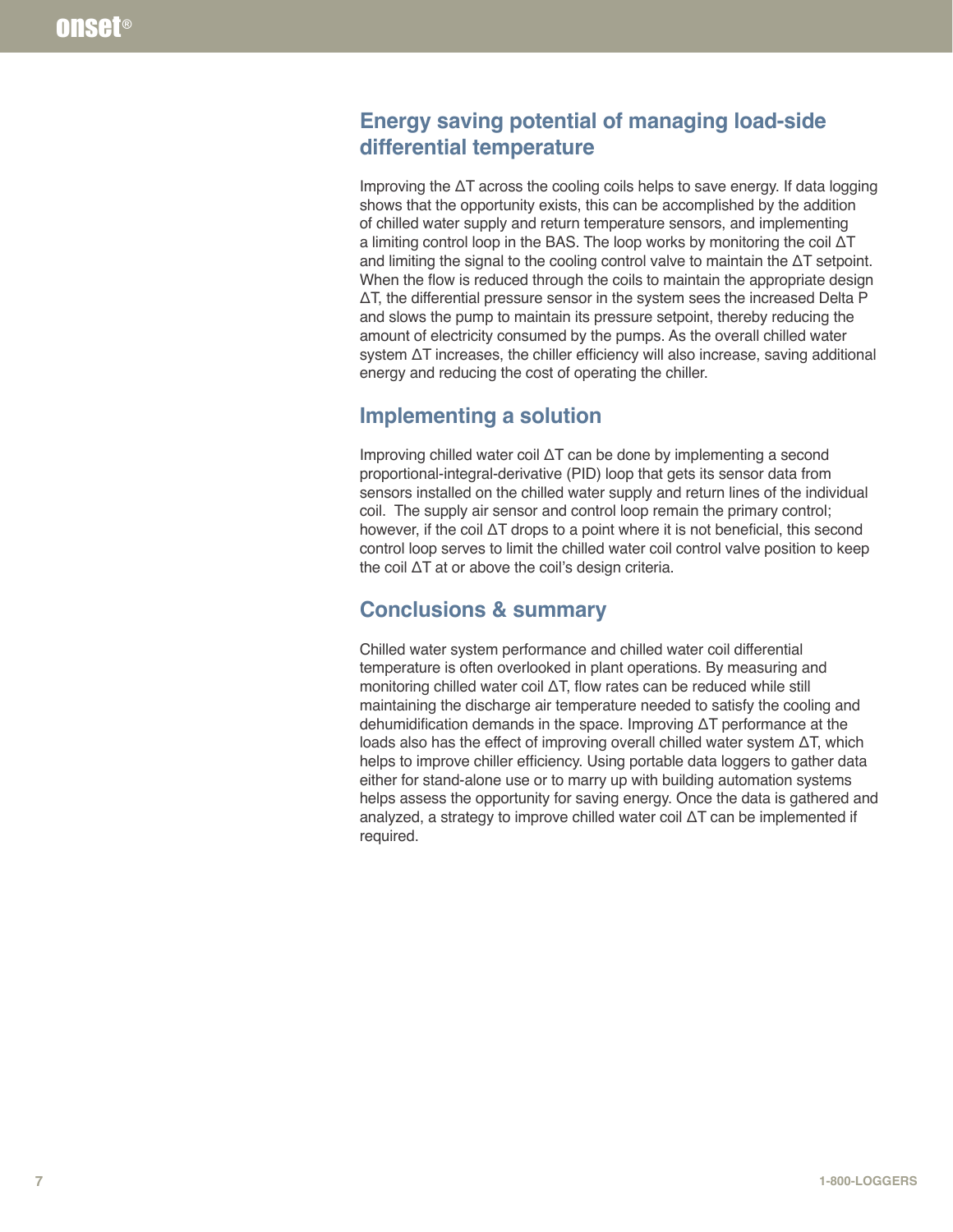# **Other informational resources available from Onset:**

#### **Facility Manager's Guide to Data Logging**

The energy required to operate buildings in the United States is the largest sector of our energy use and represents about 40% of U.S. energy demand. Measuring building performance can help facility staff better manage this energy use. The focus of this best practices guide is on monitoring strategies and techniques that can be utilized by building professionals looking to reduce energy use and optimize performance of their facilities.

#### **Data Logger Basics**

In today's data-driven world of satellite uplinks, wireless networks, and the Internet, it is common to hear the terms "data logging" and "data loggers" and not really have a firm grasp of what they are.

Most people have a vague idea that data logging involves electronically collecting information about the status of something in the environment, such as temperature, relative humidity, or energy use. They're right, but that's just a small view of what data logging is.

#### **Analyzing Air Handling Unit Efficiency with Data Loggers**

Operating a heating, ventilation, and air conditioning (HVAC) system at optimum efficiency in a commercial setting is complicated, to say the least. There is a very real chance that any number of setpoints, levels, and feedbacks at boilers, chillers, pumps, fans, air delivery components, and more can cause costly inefficiencies.

#### **Finding Hidden Energy Waste with Data Loggers: 8 Cost-Saving Opportunities**

The first step to reducing building energy costs is identifying energy waste. Statistics on utility bills or name plates on equipment, while useful, are not enough to identify what practices and equipment are contributing to high energy use. Portable data loggers can be used to obtain critical energy use information in a wide range of commercial building types – from manufacturing plants to office buildings.

### **Monitoring HVAC Performance with Data Loggers**

Building operators and managers have the difficult job of providing comfortable working conditions and coaxing aging mechanical equipment to operate at peak performance while minimizing energy costs. If the mechanical equipment is old or has inadequate controls, maintaining comfort at a reasonable cost may prove difficult or impossible. Although energy costs typically represent only 1% of a building's operating expense when occupant salaries are included, they are easily managed expenses. Energy cost savings flow directly to the bottom line as increased profits.

#### **The Energy Professional's Guide to Data Loggers & Building Performance**

This 30-page guide, developed in conjunction with Stetz Consulting LLC, details how portable data loggers can be applied in a number of building monitoring applications, such as HVAC systems monitoring, commissioning, Measurement & Verification, and load profiling. The guide offers practical tips and techniques on a range of topics, including data logger installation, monitoring plan development, safety, and data interpretation.

#### **Addressing Comfort Complaints with Data Loggers**

This paper provides facility managers, HVAC contractors, and others with valuable tips on how low-cost data loggers can be used to validate temperature-related comfort complaints.

#### **Optimizing Solar Thermal Performance with Data loggers**

This paper discusses how solar thermal systems, with the help of portable data loggers, can be optimized to deliver the financial benefits residential and commercial users hope to achieve through their investments. The paper shows installers and engineers how portable data logging devices can be used to measure performance of solar thermal systems, pinpoint any defects or inefficiencies, and optimize performance for greater return on investment.

#### **Monitoring Green Roof Performance with Weather Stations**

Data logging weather stations are the ideal tools for documenting green roof performance. A weather station can measure weather parameters such as rainfall, stormwater runoff, temperature, relative humidity, wind speed, solar radiation, and a host of nonweather parameters such as soil moisture on a continuous basis (say every five minutes, hourly, or an interval appropriate to the situation). For the purpose of this discussion, "weather station" may refer to a data logger that measures and stores data from weather sensors. The information a weather station collects can help you make wise choices about designing, tuning, and maintaining a green roof.

#### **Measurement & Verification: Tapping into ARRA Stimulus Funds**

This paper provides guidance on identifying potential sources of ARRA stimulus funding for energy performance monitoring projects. It details new programs from the ARRA, explains the growing importance of Measurement & Verification (M&V) services, and discusses specific ways ESCOs can apply portable data logging technology to document building energy savings.

## **Access our full resources library at: www.onsetcomp.com/learning**